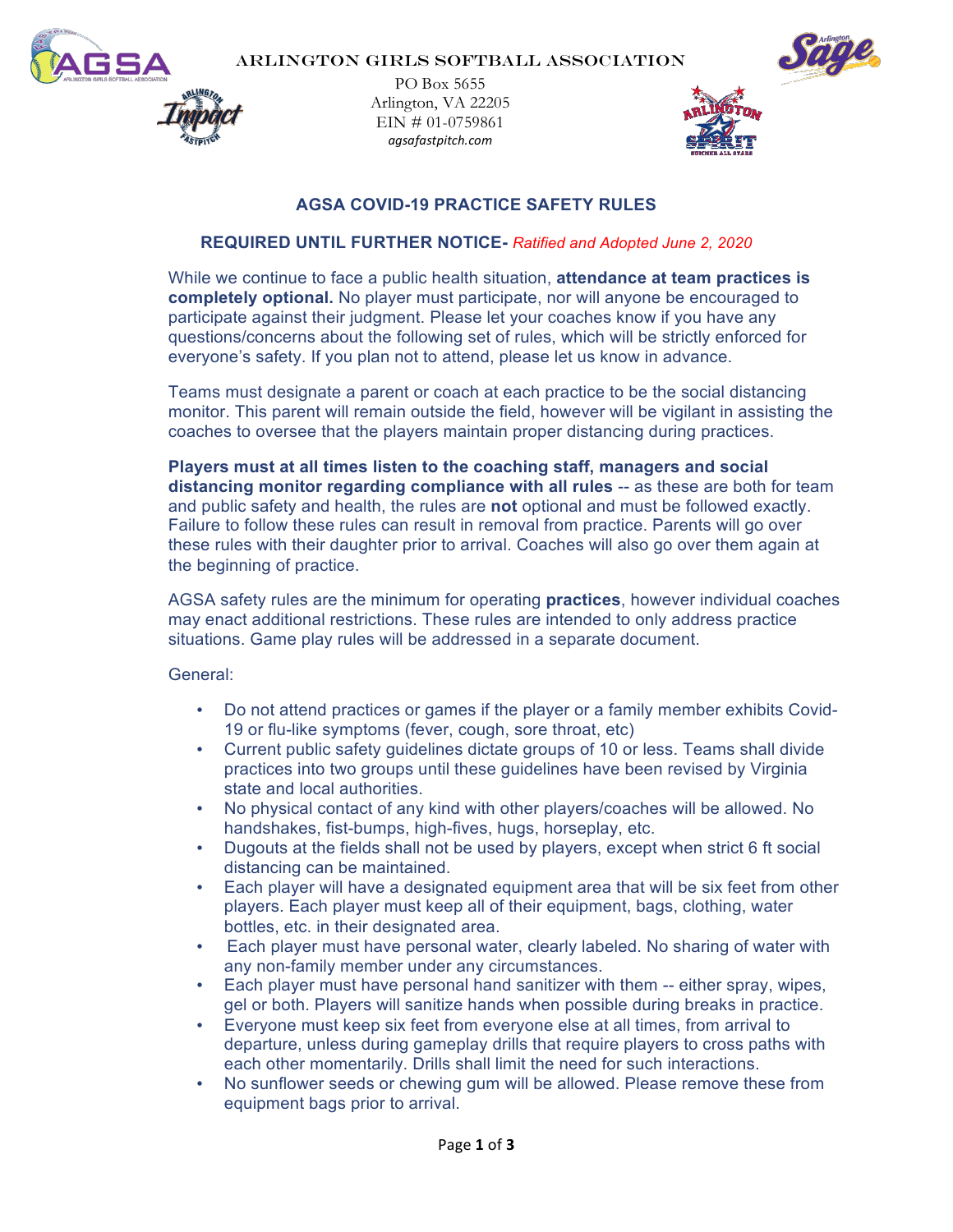- Spitting is not allowed.
- No sharing of food, water, sunscreen or softball equipment. Every player must use their own glove, batting glove, helmet, bat, sunglasses, sunscreen, etc.
- If a player must share a bat, then they must wear a batting glove on each hand.
- Coaches must disinfect pitching machine balls before beginning use of pitching machines and after use. (also disinfect the lock and lock it back up. thanks!

#### Facemasks:

- Use of face covering over mouth and nose is required when players are near other players or coaches. This includes during throwing warm-ups, during any team conversations, and in waiting areas
- This is a required piece of equipment that all players must either have around their necks, attached to their apparel or otherwise on their person to allow for quick access and use.
- So long as players are at least six feet from each other while in the field, they do not need to have their masks donned at those times.
- Use of facemasks when actually engaged in strenuous activity, especially on hot, humid days is not required, as the potential risk of incurring deleterious effects on individuals respiration may far outweigh the risk of being exposed to the Coronavirus.
- Players without face masks available, will not be allowed to practice.

## Transportation:

• No carpooling of players to or from the practice location is allowed, unless with prior specific approval from head coaches and each player's parent/guardian.

Waiver Forms:

- All players must have their guardian sign an approved AGSA Waiver prior to engaging in any official team practice, game or event.
- In addition to the AGSA Waiver form, all Travel and All-Star Team players must also have their guardian sign the USSSA Return to Play Waiver prior to engaging in any official game or event.

Summer Rules:

• Each player must have personal sunscreen with them and have it applied before they arrive. Coaches and managers cannot provide sunscreen to players or help apply sunscreen to players.

Team Options:

- A parent or guardian for each player must remain present near the practice location for the duration of practice and must be immediately reachable -- a nearby parked car, a nearby park area, etc. -- in case of emergency.
- No parents or other spectators will be allowed within the practice area during practices, because we have to keep numbers at 10 or below to follow local laws and regulations at this time. Only team coaches, managers and professional instructors may be on the field of play during practice. We ask that parents and guardians remain at least 100 feet away from the practice area during practice times -- and parents must socially distance from each other.
- Players may be assigned a throwing/warmup partner to help limit ball contact between groups.